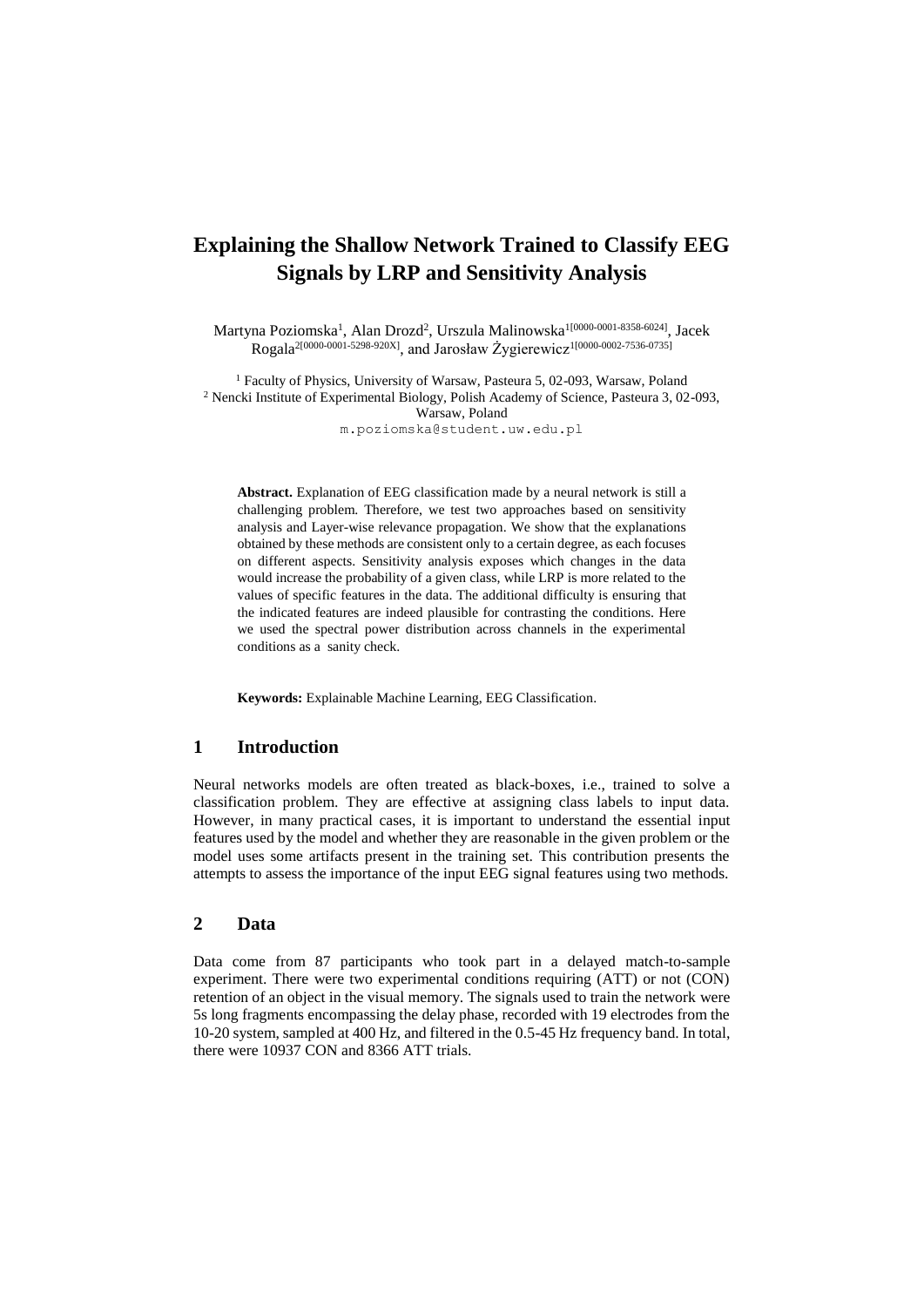### **3 Methods**

We used the Shallow-ConvNet architecture as proposed in [1]. In a 3-fold crossvalidation (CV) scheme, we trained it to classify trials as ATT or CON, using binary cross-entropy loss and AdamW optimizer. The importance of the signal features utilized by the model was estimated by two approaches.

First, we conducted a sensitivity analysis. It relied on evaluating the gradient of class ATT probability *p* over the perturbation parameters related to frequency-band power in a given EEG channel. The obtained gradients were averaged across 3 CV folds and 5 random initializations.

The second approach evaluated the relevance of the periods and filters in the first and second Conv layers using Layer-wise Relevance Propagation (LRP) [2]. Filters in the first Conv layer can be interpreted as FIR filters; thus, we can straightforwardly compute their transmittance  $H_F(f)$  to obtain their frequency characteristics. We choose the most important filter  $F^*$  for each electrode  $e$  based on the mean absolute value of the relevance  $R_{2,F,e}$  computed for each electrode and each filter F in the second layer of the model. The product of the absolute value of the transmittance  $H_{F^*,e}(f)$ , the spectral power of the signal (only for ATT)  $S_e(f)$ , the normalized<sup>1</sup> relative filter weight from the second layer  $\hat{R}_{2,F^*,e}$  and the normalized relative filter weight from the firtst layer  $\hat{R}_{1,e}$  yields the importance of a given frequency band  $(f \pm 2Hz)$  at a given electrode  $I_e(f)$ :

$$
I_e(f) = \sum_{f_i = f - 2Hz}^{f + 2Hz} |H_{F^*,e}(f_i)| \cdot S_e(f_i) \cdot \hat{R}_{2,F^*,e} \cdot \hat{R}_{1,e}
$$
 (1)

Additionally, we evaluated the average power spectral density in the two experimental conditions by periodogram. These spectra served as a reference for interpreting the results of features indicated by sensitivity analysis and LRP.

#### **4 Results**

The models trained in 3 CV and 5 random initializations achieved Matthews correlation coefficient of 0.22±0.02.

The average importance of frequency bands and channels according to sensitivity analysis is shown in Fig. 1a. Positive index values indicate that an increase of power in a given frequency band at a given electrode increases the probability of the input trial being of class ATT. We note a group of frontal (F7, Fz, F4) and temporal (T3, T4) electrodes showing that an increase of theta and alpha power in these regions suggests the trial being of ATT class. In contrast, an increase of theta and alpha power in parietotemporal and occipital regions indicates the trial being of CON class.

The analysis of the most relevant filters indicated by the LRP method is shown in Fig. 1b. Here, we notice that the electrodes T6 and Pz are especially prominent at alpha and theta frequency bands. But in contrast to the sensitivity analysis, the frontal regions are not highly relevant.

-

#### 156

<sup>&</sup>lt;sup>1</sup> Divided by the max value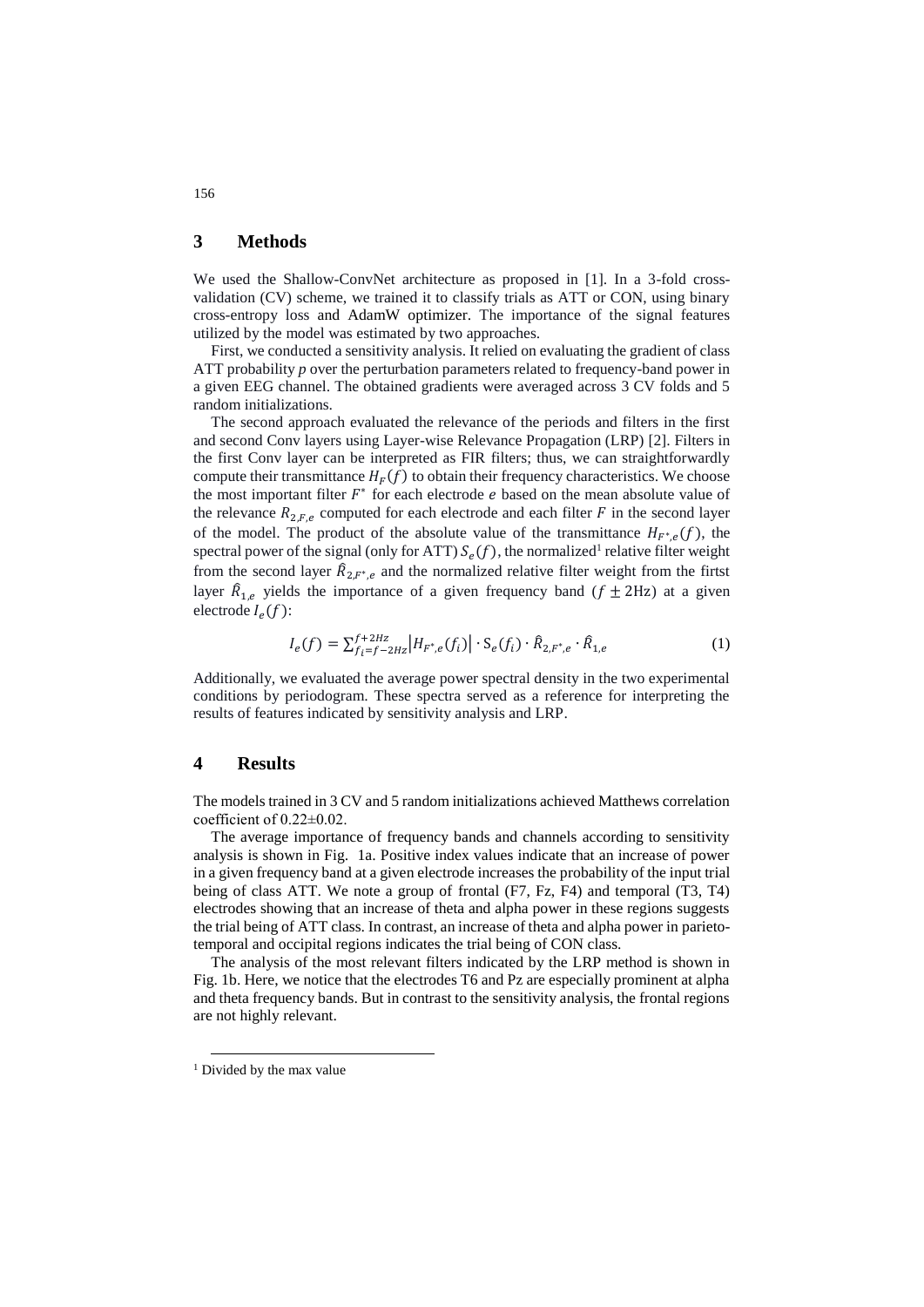

**Fig. 1.** a) Results of the sensitivity analysis; b) Importance of channels and frequency bands in the LRP analysis; c) Average spectral power, with standard error of measurement marked, for ACC and CON conditions; d) time course of relevance in the EEG channels.

We show average spectra for ATT and CON experimental conditions (Fig. 1c.) as a reference for the above-described results. Again, we observe an alpha rhythm peak, especially prominent in the central and parietal regions. Moreover, a closer look reveals that the power for ATT in the alpha peak is higher than for the CON class. Additionally, we notice a peak corresponding to theta rhythm in the frontal regions.

The relevance propagated to the input signals enables us to estimate the importance of various time periods at different channels. We visualize it in Fig. 1d.

## **5 Conclusion**

The current study demonstrates that the sensitivity analysis and LRP based approaches are promising in explaining the neural network models trained to EEG classification. Still, in contrast to applying these methods to explaining models in the context of image classification, it is much more challenging to demonstrate the correctness of the indication of the critical features.